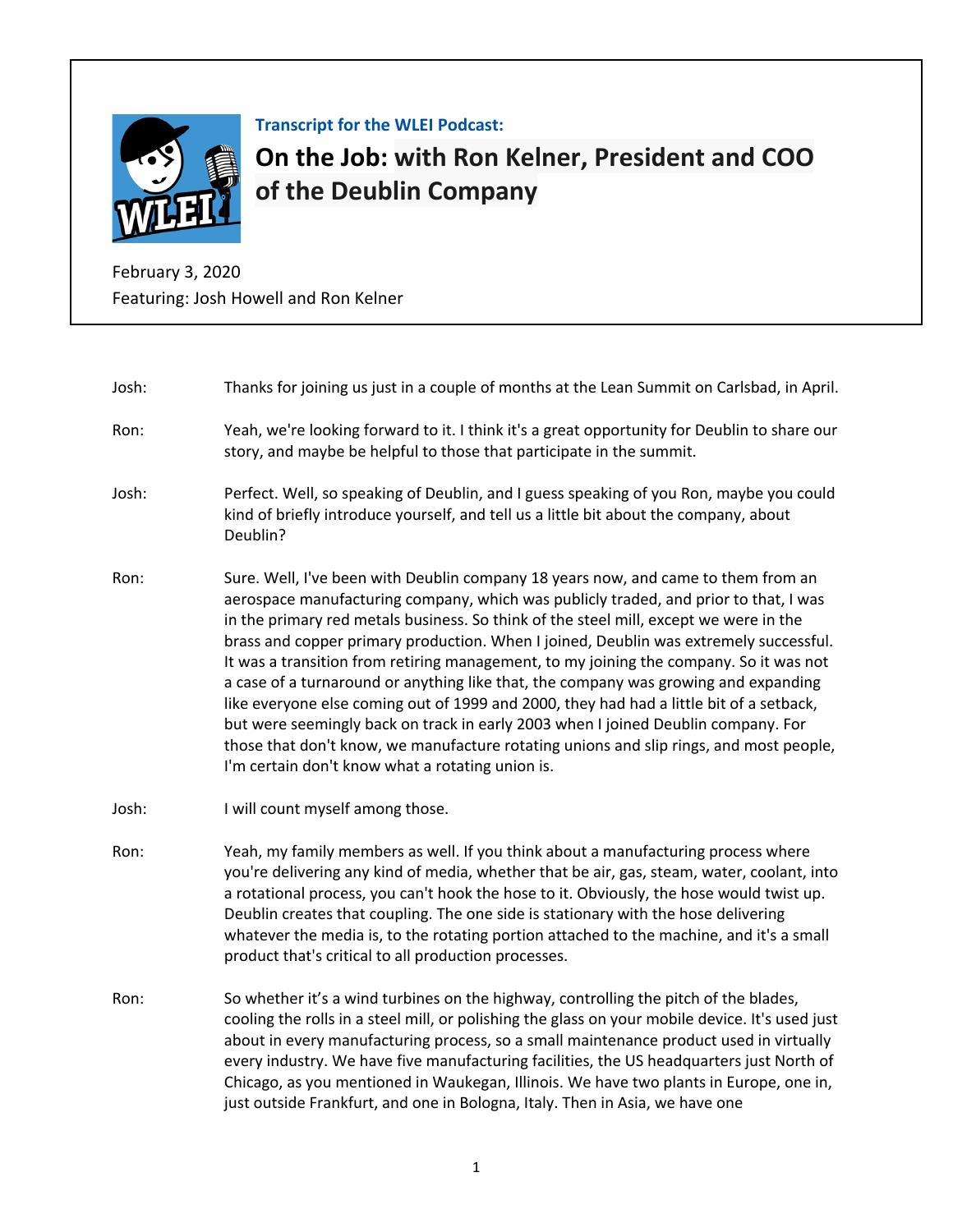|       | manufacturing plant in DaLian, China, and a smaller manufacturing facility in Sao Paulo,<br>Brazil. Supporting a number of sales offices around the globe, so that's kind of Deublin<br>in a thumbnails.                                                                                                                                                                                                                                                                                                                                                                                                                                                                                                                                                                                                                                                                                                                                                                              |
|-------|---------------------------------------------------------------------------------------------------------------------------------------------------------------------------------------------------------------------------------------------------------------------------------------------------------------------------------------------------------------------------------------------------------------------------------------------------------------------------------------------------------------------------------------------------------------------------------------------------------------------------------------------------------------------------------------------------------------------------------------------------------------------------------------------------------------------------------------------------------------------------------------------------------------------------------------------------------------------------------------|
| Josh: | Okay. You have responsibility for Deublin globally. So I guess traveling to these various<br>sites around the world, and supporting those teams in those locations.                                                                                                                                                                                                                                                                                                                                                                                                                                                                                                                                                                                                                                                                                                                                                                                                                   |
| Ron:  | Absolutely.                                                                                                                                                                                                                                                                                                                                                                                                                                                                                                                                                                                                                                                                                                                                                                                                                                                                                                                                                                           |
| Josh: | Excellent. So here we are, on the WLEI Podcast, the official podcast of the Lean<br>Enterprise Institute. So presumably we are going to talk about Lean Thinking at Deublin.<br>It's kind of the reason for our conversation.                                                                                                                                                                                                                                                                                                                                                                                                                                                                                                                                                                                                                                                                                                                                                         |
| Ron:  | I hope so.                                                                                                                                                                                                                                                                                                                                                                                                                                                                                                                                                                                                                                                                                                                                                                                                                                                                                                                                                                            |
| Josh: | So, why don't you tell us about what's been happening with Lean Thinking at Deublin,<br>sort of, when was the company introduced to it, or you, when were you introduced to<br>it? What was the reason that it was an attractive sort of business mindset, business<br>thinking way, and so on?                                                                                                                                                                                                                                                                                                                                                                                                                                                                                                                                                                                                                                                                                       |
| Ron:  | Yeah, I'm happy to.                                                                                                                                                                                                                                                                                                                                                                                                                                                                                                                                                                                                                                                                                                                                                                                                                                                                                                                                                                   |
| Josh: | Cool.                                                                                                                                                                                                                                                                                                                                                                                                                                                                                                                                                                                                                                                                                                                                                                                                                                                                                                                                                                                 |
| Ron:  | I'm happy to, it's kind of an interesting transition because in many cases when you hear<br>about companies with their Lean Journeys and this includes Toyota, they're in desperate<br>straits that forced them to say, "We have to look at our business totally differently." As I<br>mentioned in my overview on Deublin company, it was a very successful company,<br>really from its founding, moving forward in 1945, all the way up to when I joined. As a<br>privately held company, we were very paternalistic. We took a great deal of pride in our<br>long-term employees, and we have excellent employees, no question about that. But<br>one of the things that was an observation to me, was that we were very people<br>dependent, in our processes. In other words, if we had to make a critical part,<br>oftentimes we would wait for whomever, Josh, Dwayne, Bob, Sally, Susie, to be there to<br>do that production because they were quote-unquote, "the experts." |
| Josh: | They know how to do it, nobody else did, and people were pretty dependent on that<br>expertise.                                                                                                                                                                                                                                                                                                                                                                                                                                                                                                                                                                                                                                                                                                                                                                                                                                                                                       |
| Ron:  | Exactly. Honestly that was wonderful as the company grew to a certain size. When I<br>joined, and I had had a little bit of background through the '80s, '90s, on the whole<br>quality system movement. So as the advent of the ISO certifications, and the various<br>automotive qualifications, I certainly saw the benefit of a quality system that linked the<br>processes together more in line with how the customer saw it.                                                                                                                                                                                                                                                                                                                                                                                                                                                                                                                                                    |
| Ron:  | During my early years of 2002 to 2008, we really started down the quality system path.<br>We started looking at ways to continue to support our growth, and we went down the                                                                                                                                                                                                                                                                                                                                                                                                                                                                                                                                                                                                                                                                                                                                                                                                          |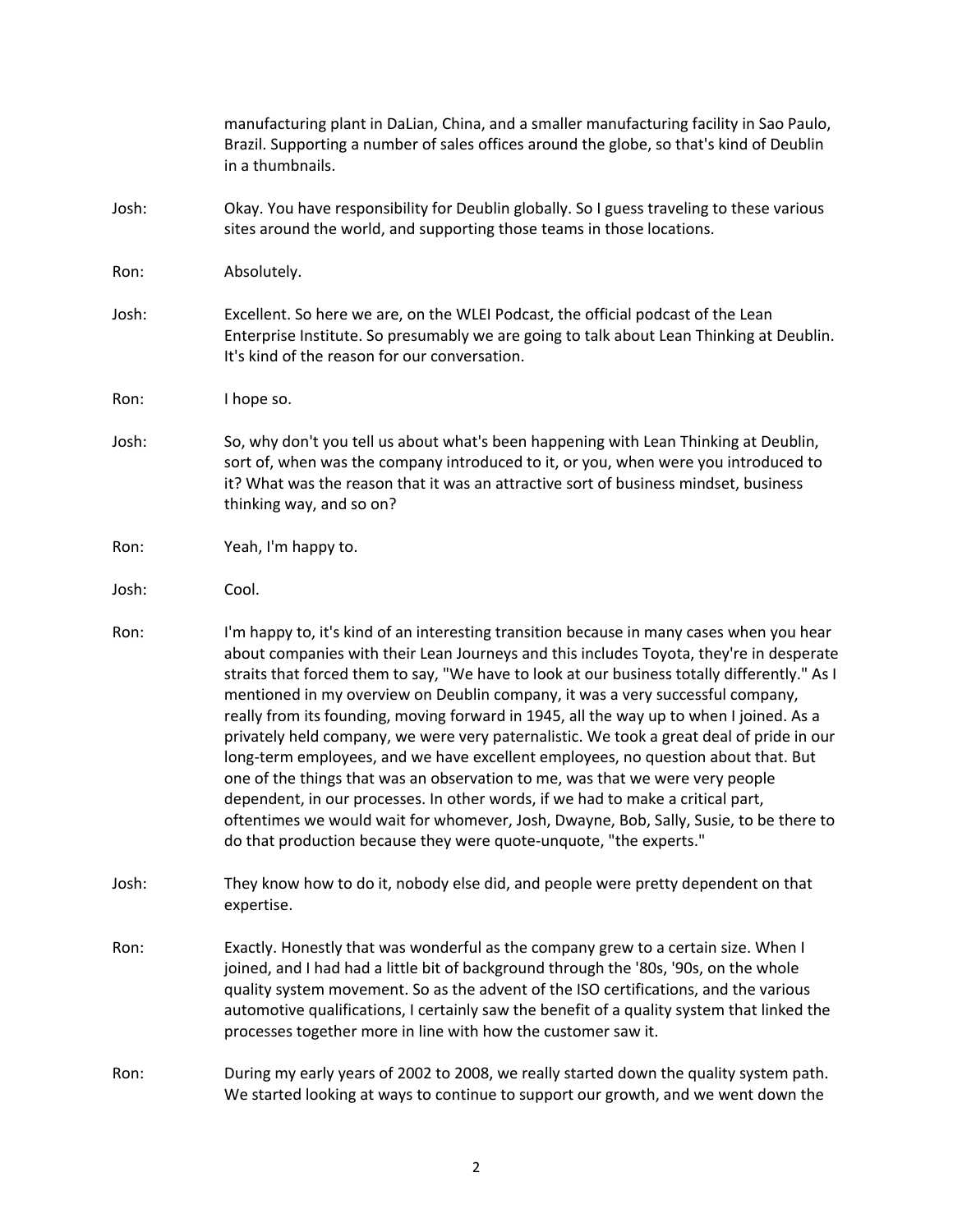path of automation, right? We couldn't make enough parts, and we were buying machines virtually every year to add to our capacity.

- Josh: Had that been a practice that preceded you joining or, or this was something you were kind of introducing as the ...
- Ron: The automation really came with me because one of the issues I recognized, and I shared with the board of directors, we had a maturing workforce, and we needed to figure out a way to make a transition where we could increase the productivity of the company, without being dependent upon people that were retiring at an accelerating rate.
- Josh: Okay. So one way to deal with that would be to rely more on machines, than on those people, those experts, as you said.
- Ron: Well, that was the early thinking, and in 2008, this was before the crisis that crippled the world in the fall of 2008. In the spring of '08, we had had some events where we had created unmanned production, that we could run X thousand pieces over a course of a week. Without fail, we'd come in on Monday morning, and we'd find 4 or 500 pieces that were either bad, or requiring rework, because the machine, the tool broke, whatever the issue might have been. That was pretty apparent to me that no matter what the quality system looked like, or how effective the automation, or the QC inspection processes were, it wasn't working.
- Ron: So that was really when I started trying to figure out different paths, and I had the opportunity to read The Toyota Way, and there were a few things that really struck me about that, because again we were a successful company that had a very high degree of organizational trust, high degree of comradery amongst the organization. I was always concerned that I didn't want to disrupt the culture, and the more I started to learn about TPS, and the base philosophies of TPS, I thought this could have application for Deublin Company.
- Josh: That's really interesting. I had kind of a similar experience where it was around the same time working for Starbucks then, but also a culture that had been even memorialized in books, and articles about the company that was really good. People thought quite a bit about their culture, and had a similar, I guess belief, when we were exposed to TPS, to Lean Thinking, that it seemed consistent with the good culture that we had already. Also, had some promise to help us with some of the problems that we were facing, again at that time, 2008, almost the exact same timeframe.
- Ron: Right. Huh? It was a case where, we have conscientious employees, and we have a high degree of just what I call organizational trust. The management trusts the employees to try and do the right thing and vice versa. The employees are counting on the management to be doing the right thing. So I was very conscious about jeopardizing that, and we've all seen it where you chase the flavor of the month for some panacea, and I didn't want to go down that path. So I exposed my management team, which was at the time probably about eight people, to the book, gave them two or three weeks to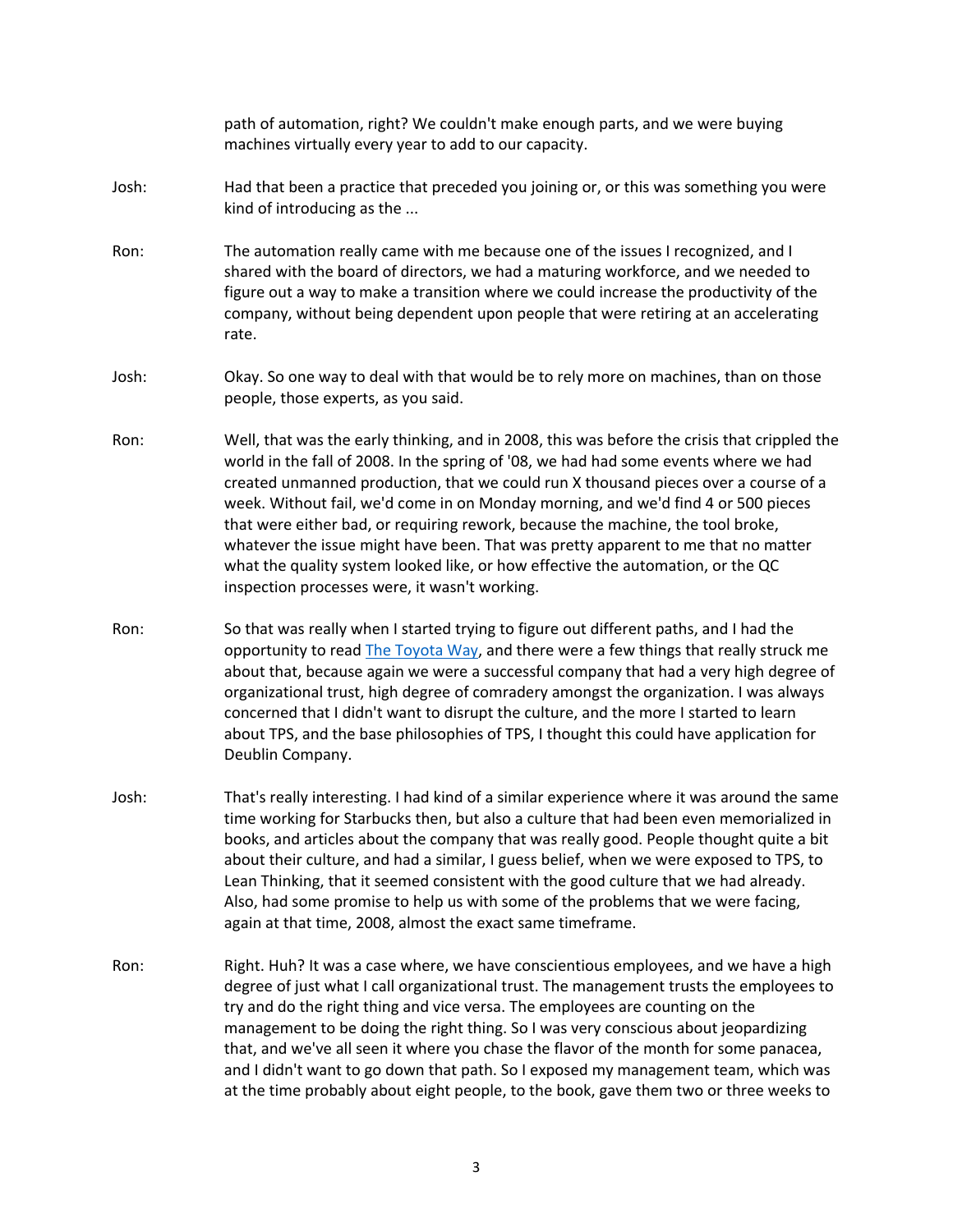read it, and I said, "If you don't read it, here it is on CD, listen to it in your car, and your back and forth to work-" Josh: CD? That's perfect. Ron: Right out of the past, starting to date myself. But anyway-Josh: It was only 2008. Ron: I know. Josh: That's pretty-Ron: That's a long time ago in some people's mind. But it was one of those things again where I needed to make sure that the team understood if we started down this path, we didn't really want to deviate from it. They came back, we had a positive conversation, and we really started to target a small group, we brought in probably eight to 10 people, not necessarily in a job function that was tied to any activity on the shop floor. I remember we brought in one young lady out of accounting and what we were really looking for were people that were willing to say "We can do it differently." The thing that we didn't want to say was, "Oh, we've tried that before." Josh: Sure. Ron: So we were looking for more open minded than we were, technically knowledgeable. Josh: But were these eight to 10 people connected in any way? So you've got the girl from accounting, the other, whatever, seven or nine people-Ron: Well, we were all based in Waukegan, right? When they came in, we kind of introduced the idea, and not everybody was from outside departments, we took people directly from machining, directly from assembly, and of course I had the whole manufacturing organizational chain involved. I will come back to that, those people probably had the hardest stretch. So there was a couple of us that, I hate to say at the top, that were driving this, and the people on the shop floor were very receptive. The change really was difficult in that area, connecting those two extremes. Josh: Sort of the middle there. What was your role at the time? Ron: I was President, Chief Operating Officer. Josh: You were President. CEO then. Okay. Ron: Yeah. Yep. But anyway to boil it down. We really started in with the basic tools of Lean Thinking. We wanted to make the demand visible, we wanted to drive towards one piece flow. Mind you, this is right on the tails of me buying automation to make thousands of pieces, now I'm starting to talk about one piece flow. That was a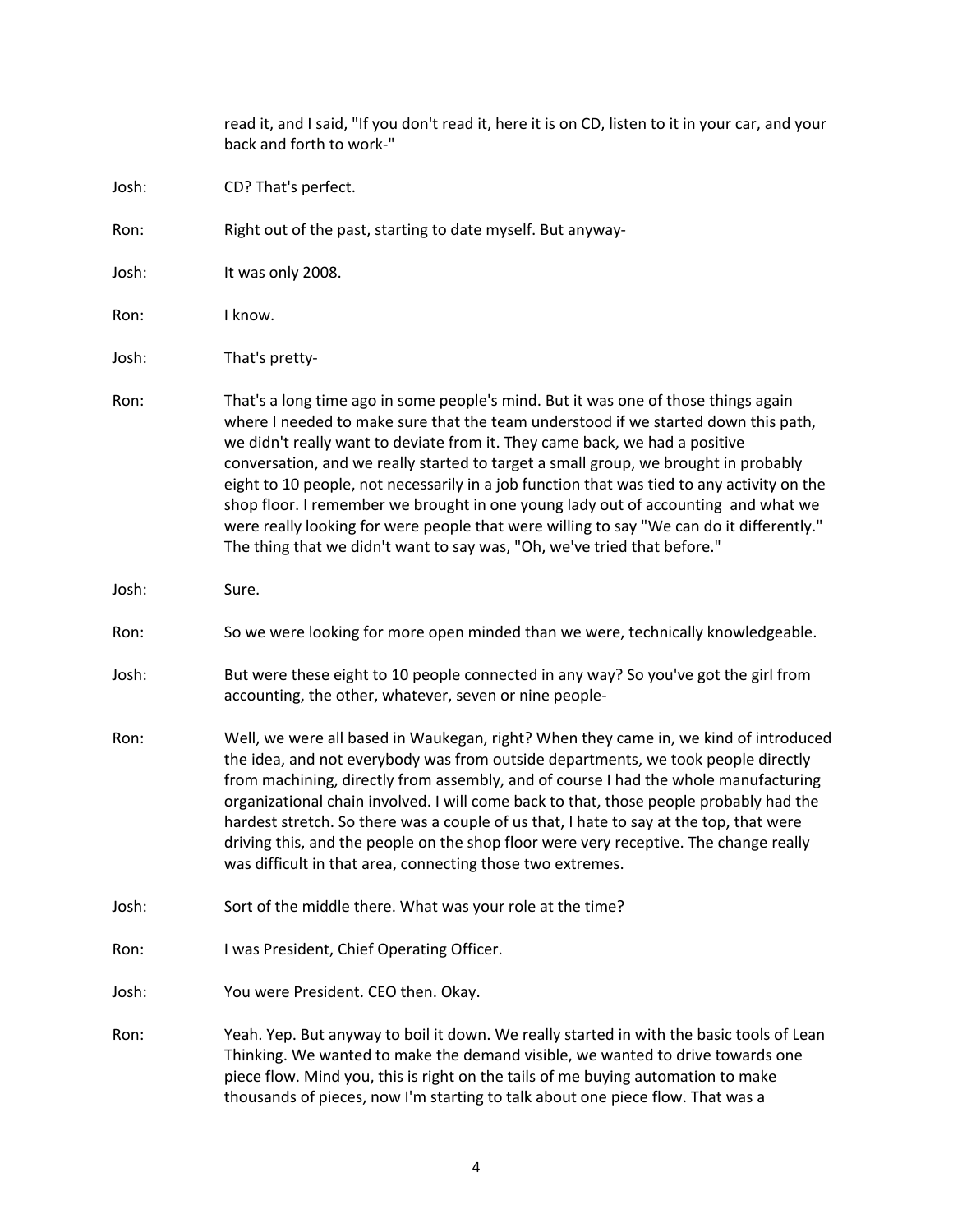challenging period for us, but the people, honestly everyone engaged, and we used the philosophy of let's run an experiment. Because there were plenty of times people would come to me saying, "Ah, you know we're ruining whatever we're doing." We adopted for whatever reason, it felt nonthreatening to say, "Let's run an experiment." If no one's going to get hurt, the building doesn't burn down, there's virtually nothing we can't reverse in a week or two.

- Josh: So that was, I'm curious, but can I interrogate that just quickly? So the, that kind of phrase, "Let's run an experiment," or even just the concept of experimentation. So with Deublin, that concept was a part of this practice, from the beginning, from 2008?
- Ron: Yes. I will tell you why, because we were very focused on this not being, if you will, a Japanese system. There was a concern ... We wanted it to very much be our system, very localized. We avoided the use of the very typical Japanese terms, now we're much more comfortable with it today, 10 years, 11 years down the road. But at the time it was more about making the people comfortable, than introducing Genchi Genbutsu or Kaizen or you pick it. It just seemed to add one more complexity that we didn't need to do.
- Josh: So there's the existing culture you mentioned that was good, and healthy, and from your standpoint, didn't want to do anything to disrupt it. There were some issues so that move to automation, the fact that automation was being applied to sort of a big batch production approach, and the corresponding defects. So I'm sure there was some frustration that folks felt when they would come in Monday morning, find all these defective parts. With the, I guess, group sort of recognizing that there were some problems to solve, with a good organizational culture, with, as you said, trust between management and frontline folks, and a desire to both learn something new, but not be disruptive.
- Josh: That sort of concept of experimentation versus an implementation, right? So here's this system from somewhere else, Japan, I guess in this case, and what we're not trying to do is just implement that thing, but to experiment with it, to explore how it might work here, we have problems, right? No disagreement there. Also, we have a lot to be proud of, and so how do we kind of, I guess recognize both of those things? That's just an interesting thing, the reason I asked about it is, I was having a conversation with someone who's also been sort of a part of the Lean community, a Lean practitioner for a long time, probably longer than you and I, if both of us were introduced to Lean around the same time, actually 2008.
- Josh: This guy was maybe 20 years or something, and he mentioned a turning point for him in his own kind of thinking in practice was, being introduced to the concept of experimentation versus implementation. So here is this quote-unquote "Best practice from somewhere, and I'm just going to implement it here." That had, I think been really, the mindset that he had had with applying Lean Thinking, and trying to get other folks to apply it too, up until a certain point. Then I think he actually credits Jim Womack in a presentation using that concept, that the concept of experimentation.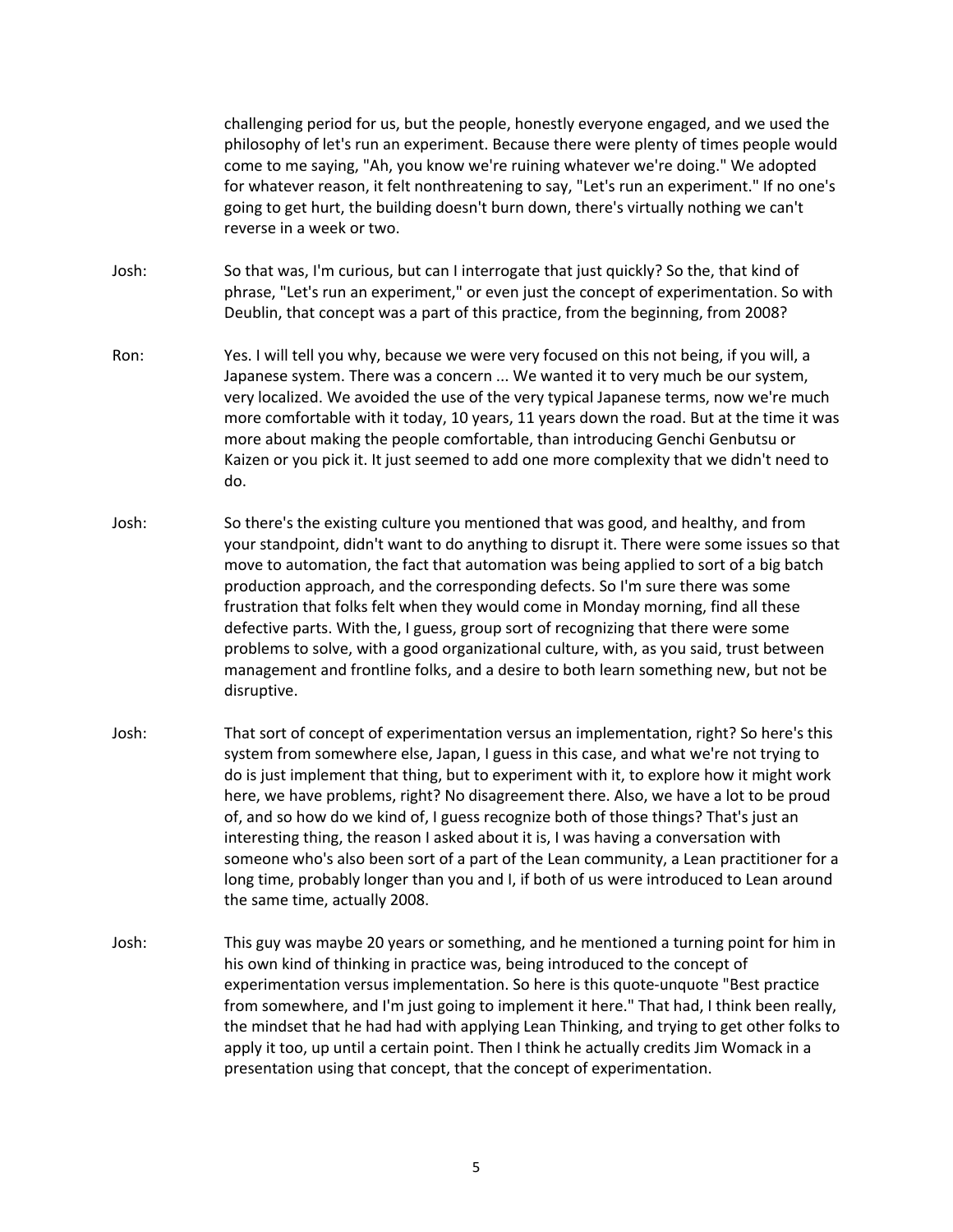- Ron: We very well could have at the time, but one of the things that, well, couple of things, you said we had problems, we did. We had two different problems. We had growing inventory with poor service level, which was really, the banner we built our communication to all of the employees around, because they could see it, they could understand that. At the board level, the conversation was, we have a maturing workforce that at any given day, and up until the fall of '08, the stock markets were rising, and people were looking at retirement. So at any given day, we could have a significant brain drain organizationally for the company. So when we talked about experiment, it diffused the feeling for the supervisors were doing it wrong, that all the way up through the Vice President Manufacturing, who had been here at that time, 35 years, we didn't want to say you're doing it wrong, right? Which is, if we come in and do quote-unquote, "Best practices," does that mean your practice wasn't best?
- Josh: Totally. That's right.
- Ron: The other portion of it was, experiments have an implication of an end date. We're going to run an experiment, so it's not permanent. We're not coming in to change your world forever. Typically, and I would say 99.9% of the time, the experiment was successful to some degree of closing our gap to Target Condition, and therefore whatever it was we were experimenting on, was embraced and then we moved on to the next phase.
- Ron: But a lot of the early days was really to create a non-threatening, and then also we were migrating from a very directive management style. I'd been with the company X number of years, I know how to do this job, do it as I tell you. That's not consistent with the idea of putting in a Lean process, and really hearing what the problems were. I'll go off on a tangent and funny little story, we had a Lean coach come in and we stood around the new cells. One thing we were, we were active. So if we were introduced to an idea, by golly we're going to implement the idea, much to our default or to our own detriment.
- Ron: But we stood around this brand new cell that we'd built, and we way overpaid for it, and it was all custom aluminum extrusions. It was beautiful, and we stood there waiting for whatever you want to call it, the teacher, the parent, the leader, to guide us, and say, "Good boy." They walked in, and they grabbed a part, and they held it up and said, "Why bad part?" Walked on. Well, at that point in time, I honestly thought our VP of Manufacturing might come to workplace violence. But in hindsight, looking back, the message there was, uncover problems, look for problems, don't look for what you're doing right. Now I will tell you, it took us years to grasp that, I can laugh about it now, but I remember it like it was yesterday. That was again part of that evolution of culture and learning.
- Josh: Mm-hmm(affirmative). I had a really similar experience once I, so I think I've shared with you a little bit about my background. Some people may know, but I was introduced to Lean Thinking, I was a store manager for Starbucks, and coffee shops have in the morning, a peak period, right? Where most of the customers come in, obviously on their way to work or whatever to get started for the day with a cup of coffee, and my store, we would run with four, it was kind of a busy store. We'd run with four baristas in the morning, is what we needed to handle that volume. So the team and I had done some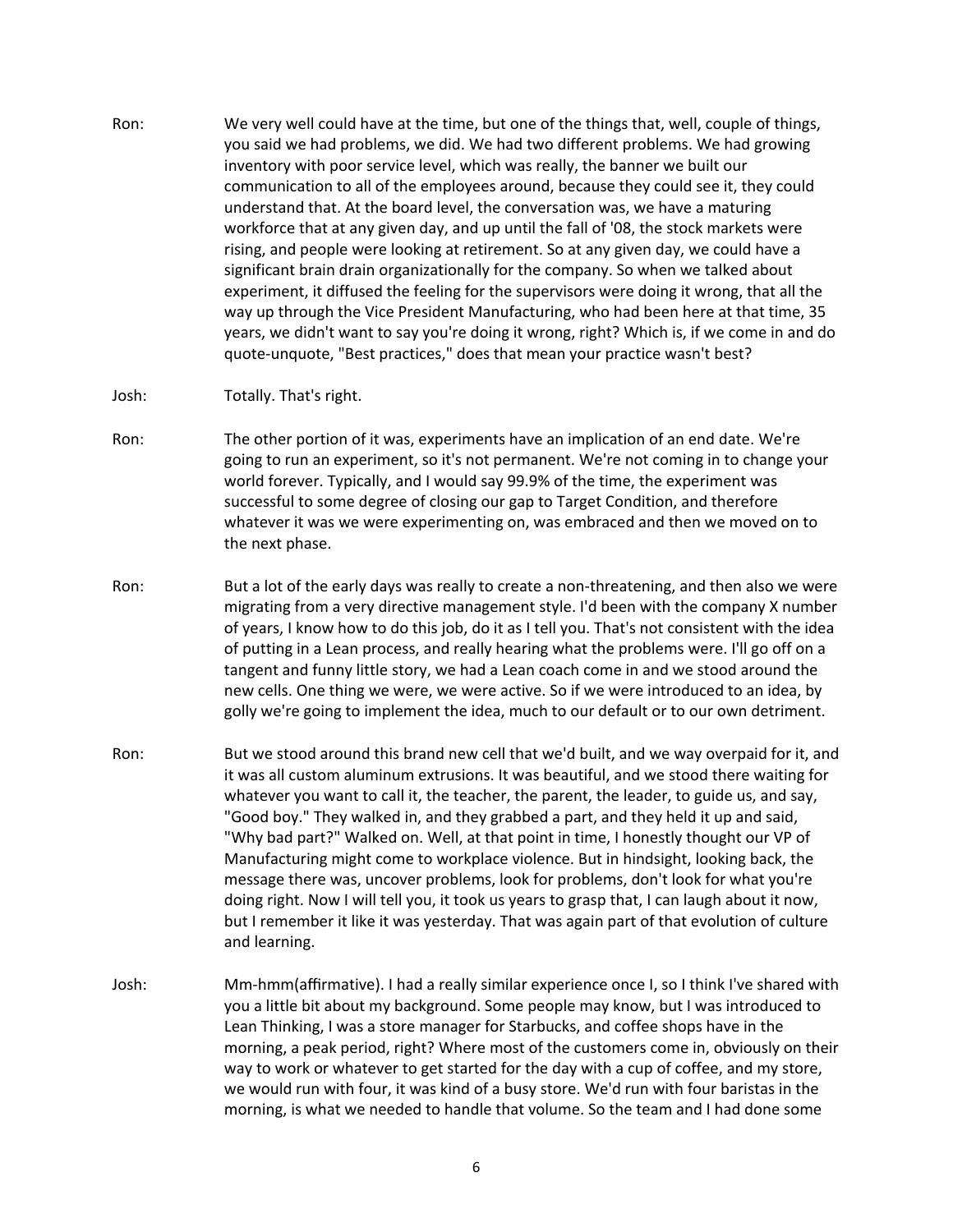work, it's a little bit of a different story, but similar kind of coaching moment I guess, which is why I'm going to share it. The team and I had, we had done a lot of improvement, a lot of Kaizen, figuring out how to really effectively operate during that peak period, with our, that the number of customers that were coming in, and the drinks that they were ordering, so on and so forth. Josh: We had a visitor, a Lean coach, maybe the same one, who knows? Who I was really proud of, what improvements we had made, and that with this four-person crew we had figured out a lot of things. So they came, visited and observed, and it was a fairly smooth running day, things kind of went well and some of the changes that we had made, were I guess on display as good, and so that the busy period ends, I go to this coach looking for an attaboy, maybe similar to you guys, and all I got was, "What would it look like with three? Ron: Exactly. That's, and it's an interesting thing because, that was, and I didn't understand it at the time, I'll be honest. But in reflection of it, that was where the focus was, on the thinking, not on the tool. We had built the tool, the cell. Josh: Sure. Ron: What did we learn from that? There's a reason you use duct tape and cardboard the first time, because I bet we modified the cells, on a fairly regular basis. The other thing that we ran into, which again I apologize for getting a broccoli patch, but, in the Kanban, we wanted to create this pull system. Well, we wanted very specialized kinds of racks, and so we went out and built or bought, I won't say custom, but they were not cheap. We thought it was perfect. Well, now if you came in to Deublin, you'd see every rack is on wheels, because they stay in the same spot about a week, and then we decide on a better way to go after it. But that for me now in hindsight, was the first time we really changed our thinking versus just execution of a machine or a tool. You have to remember, we were buying machines because machines got the work done, right? So if you build a cell, conceptually it's our machine to get the work done-

- Josh: Different kind of machine, yeah.
- Ron: But the reality was, what we were really trying to build was the thinking, and we've done better at that in the recent years than we did in those early days.
- Josh: So recognizing that, okay, that tool, the machine to use that word is an important part, and the benefits of pull, the benefits of one by one, the benefits of a cell are sort of known, right? I mean just in ending up themselves, there is benefit. But in addition to that, in addition to sort of the result I guess that you might get from implementing that tool, from using that net quote-unquote, "Machine," there's maybe an intangible benefit that we can come to if we sort of build those things with flexibility, and that's the benefit I guess for the learning that can happen, and the continual change through experimentation to return to that word, unless we don't set ourselves up for that, unless we get these really expensive versions of the cell, or the rack, or whatever, in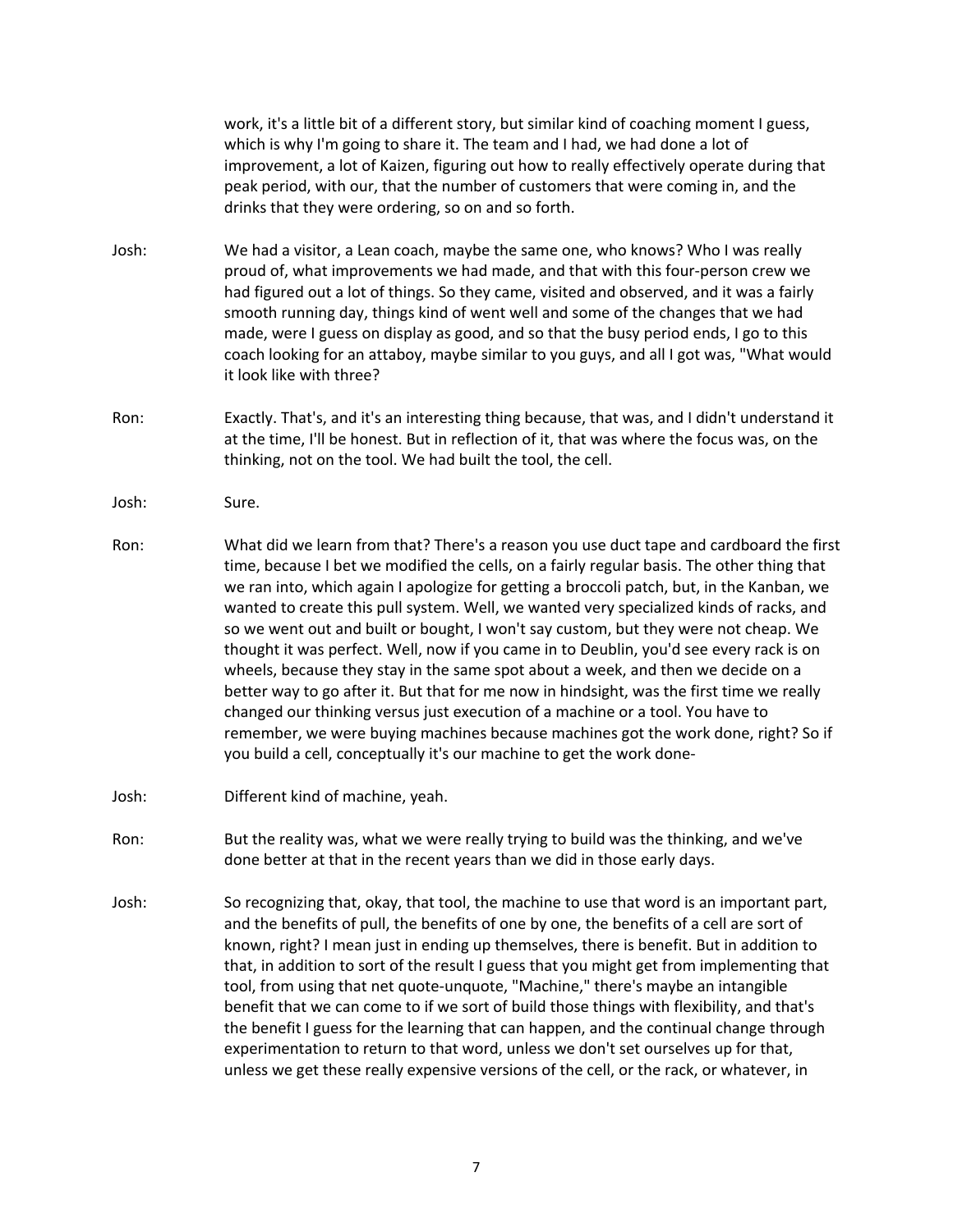which case that flexibility is not there. So the intangible benefit of learning, and I guess the development that a team member might get, wouldn't be available either.

- Ron: Yeah. I think, I completely agree with you. The problem I had had, we Deublin had, was really getting to that transitional moment, right? Because we were making progress, and again, we weren't in a dire straits. We were a successful company. So trying to figure out the silver bullet, right? We were looking for the special solution, and it took probably from 2008, and we did a lot of training during the '09 crisis, and that was, honestly it was a horrible time from a business standpoint, but from a culture for change and education standpoint, it was a perfect time for us to get a little breathing room, to run more experiments, learn a little bit deeper what the real meaning was behind some of these things.
- Ron: But, we backed away, and if you looked at it kind of a series of events, whether it was the building of that first cell, and the coach telling us to focus on problems, to building all of the racks, and then realizing, and we built those racks with the idea that we were going to have this six bin system, which was a totally arbitrary decision. But it was in order for people not to think that this was an inventory play. This was really a service performance play. I'll tell you, it took us forever to break the idea that if we had to have six bins, and six bins was, there was no science behind six bins.
- Ron: But all of those small things really led to, I guess for us the discovery that we needed to create a problem solving methodology, and a thinking, because while we were growing, we were growing at, and I mean growing in our Lean Thinking. We were growing at a relatively slow rate, because we were kind of waiting for each tool to mature, and progress us. At one point I was having some conversations, and the feedback came back to me that, and this is one of the things that we'll share in the summit, your progress is directly tied to your ability to problem solve. The number of problems you solve, and how effectively you solve those problems. I have to tell you if there was one moment that I walked away and said, that that changed us from what we've referred to as DPS, Deublin Performance System. That was the day it became a performance system, in my mind. It was great before, and we were doing a lot of good things, but that really transitioned us-
- Josh: To performance, I guess in this case. The performance of, I think as you said, problem solving, both in terms of quantity and quality.
- Ron: Yes. But, it was, we moved from that's a production tool to this is a business tool, and it opened us up, as I would tell you today, and I will highlight more detail during the summit. The two areas where I spent the bulk of my time are problem solving, and human development, because they're directly tied, and the better our employees get at the problem solving, it just kind of unleashes the real power of the tools. But I will say that, it sounds easy and right, and everybody's got a form to problem solve. But going from that broad vague, to a specific problem, is a challenge, for everyone, and maybe worse for more the management team, because they like to think big, and if we're learning that problems are solved one by one at a very, very small level.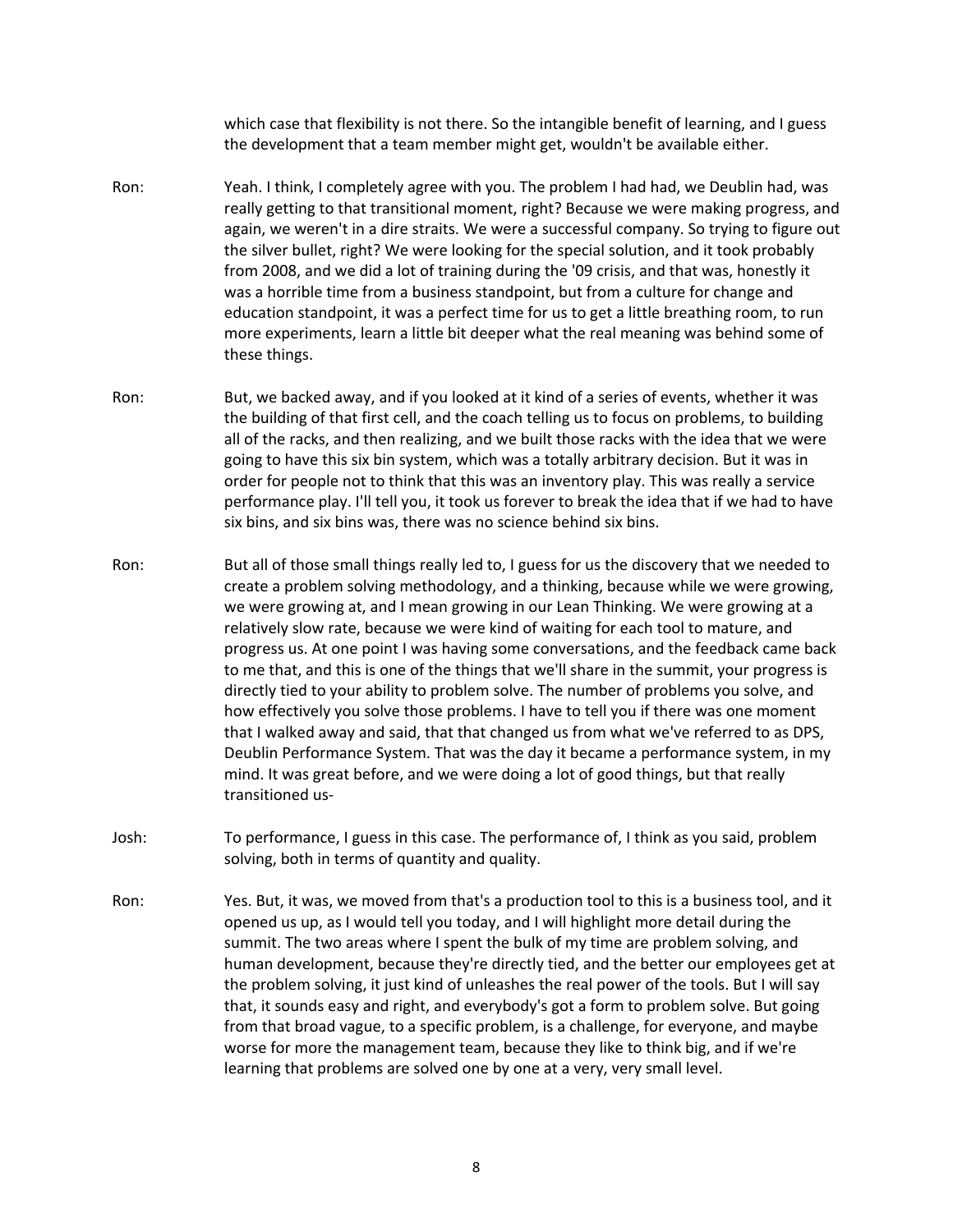- Josh: One of another things, so, I guess if I haven't mentioned it already, I can mention it now, that I had the opportunity along with one of my colleagues here at LEI, to visit Deublin, there in Waukegan, a number of months ago. You just sort of mentioned the idea of Lean becoming, I guess evolving to the Deublin performance system, and expanding in a, to use that word I guess, into a business system for Deublin, not just a production system, I guess they're on the shop floor. That was one of the things that I really appreciated about, the time that I, that about the visit there was that, of course we had the chance to go and see, to spend time with the quote-unquote "Gemba." We started there on the shop floor, that was wonderful. I got to see the flexible cells that we're referring to now. Did not see, I think we've actually, we found one bad part, we were walking around if I'm not mistaken-
- Ron: I'm sorry.
- Josh: There was a response to that, which was, I got to see of course. Not a batch of bad parts, I guess I should ...
- Ron: No. Hopefully those days are behind us.
- Josh: That's right. But beyond that, we visited other areas too. We got to visit areas that are responsible for product development. We didn't get to visit the sales team scattered across the globe, but we got to interact with some of the folks that are a part of the sales team. One thing that I remember taking away from the visit was, what was that fact that really Lean Thinking at Deublin, has become a very widespread, and sort of definitive to the business system there at the company. So how did that, I guess, transition happen? What was it about? Where it started, and that experience?
- Ron: We don't have enough time on the podcast to cover all of it. Because it's one of those things that it, rarely can you really say it was one event or one or two or three events. It was a slow creeping glacier of the change in our thinking. We got better at the way we looked at the business news. Interesting management historically, and I think management just in general tends to sweep the problems under the rug for the next, for their boss coming in the room. We didn't have a good focus on problems, we focused on positives, and we had lots of positives, that was good. But the fact of the matter is, we also had lots of problems, and as we became more of a problem solving culture, making problems visible was not a concern, a fear of the employees, whatever, it was never, it wasn't a problem.
- Ron: Let's talk about what's inhibiting us from going from current condition to target condition. All of a sudden it changes from, "Ron, you're doing a bad job, right? You're the bad employee. Otherwise, everything would be perfect too." We have a process related problem. So those small evolutions that took place really started to lay the groundwork for this to be a human development system, because now as I stand with an employee, and we're looking at a process problem, it's not that employee in trouble. It's that employee sharing their views of what the problem is, current condition, and maybe some countermeasures that they're contemplating. That thinking has unleashed for us really what we were referring to as our human development process. We use it in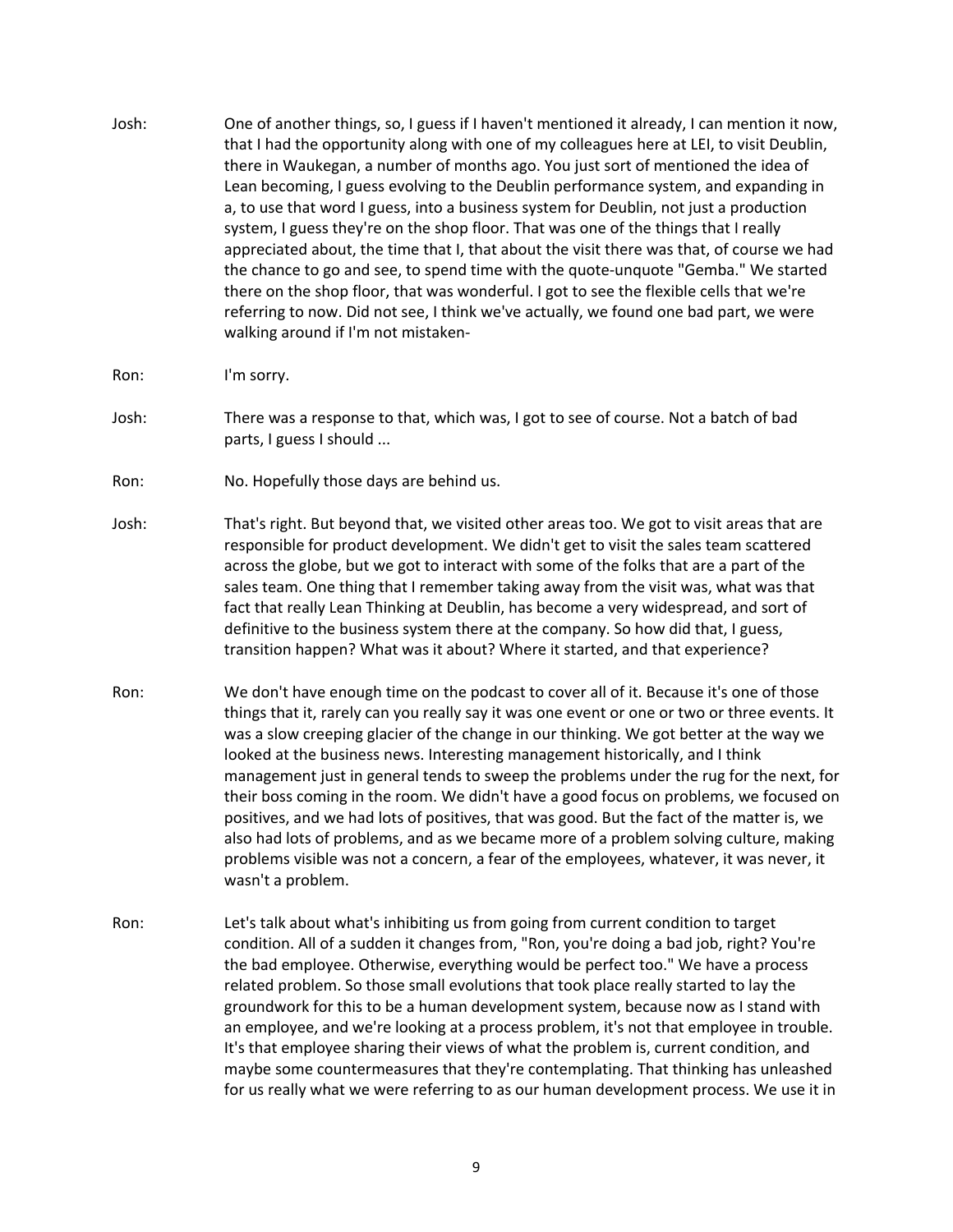our recruiting, we use it in all of our training, and we've spread that throughout the organization.

- Ron: So coming back to your comments about seeing it in various areas, once you're able to say, "We have problems," now all the sudden, tools that are available, whether it's A3s or simple problem worksheets, but we adopted A3s all the way from the top. We do our annual plan on an A3, that breaks down gap to target, on what we consider are the three to five strategic things we want to get done in the year. Those three to five things then break down into various departmental A3s, and it flows all the way down through the whole sales organization worldwide, the engineering organization worldwide, marketing worldwide. Those A3s eventually flow into the shop floor, FMDS process. So-
- Josh: FMDS, what does FMDS stand for?
- Ron: Floor Management Development System, and that development is a-
- Josh: Key word.
- Ron: Key component to that acronym. Every year, we've been doing this now, the A3 top level strategic plan, we're probably on about our fifth year of. Every year, we get incrementally better at the way we look at it, we try and make the top level A3 thinking breakthrough oriented. What's going to disrupt our market places, our customers, in the next positive way we can. That's been a growing process for us, so, it is throughout the organization, I will tell you it's at varying levels of quality and implementation.
- Josh: So a couple of, I guess one comment, and then a question for me. So a comment, I guess we've referenced a couple of times that you and Deublin, some other folks from Deublin, will be with us at the Lean Summit in Carlsbad. It so happens that this is not Deublin's first time presenting at a Lean Enterprise Institute Conference. I think it was 2012, 2013-
- Ron: Yeah, sounds about right.
- Josh: Maybe when you presented before, and primary reason to invite Deublin to come back, is this sort of evolution, this expansion of Lean applied at Deublin. From sort of more of a tools focus, or a shop floor focus, with a lot of the kind of TPS tools, they're on the shop floor, to something that now is really widespread throughout the company, and has helped sort of define the company's management system, and as you've described, even more expansive than that, it's business system. So just to mention that that's really a primary thing that we're excited to hear about at the summit, is that an evolution, I guess.
- Ron: Yeah. By no means do we hold Deublin as the perfect example. But we're willing to share our experience, our learning. It's been good for our organization, and if someone can take away some positives for their organization, I think it's a success. So we're looking forward to it.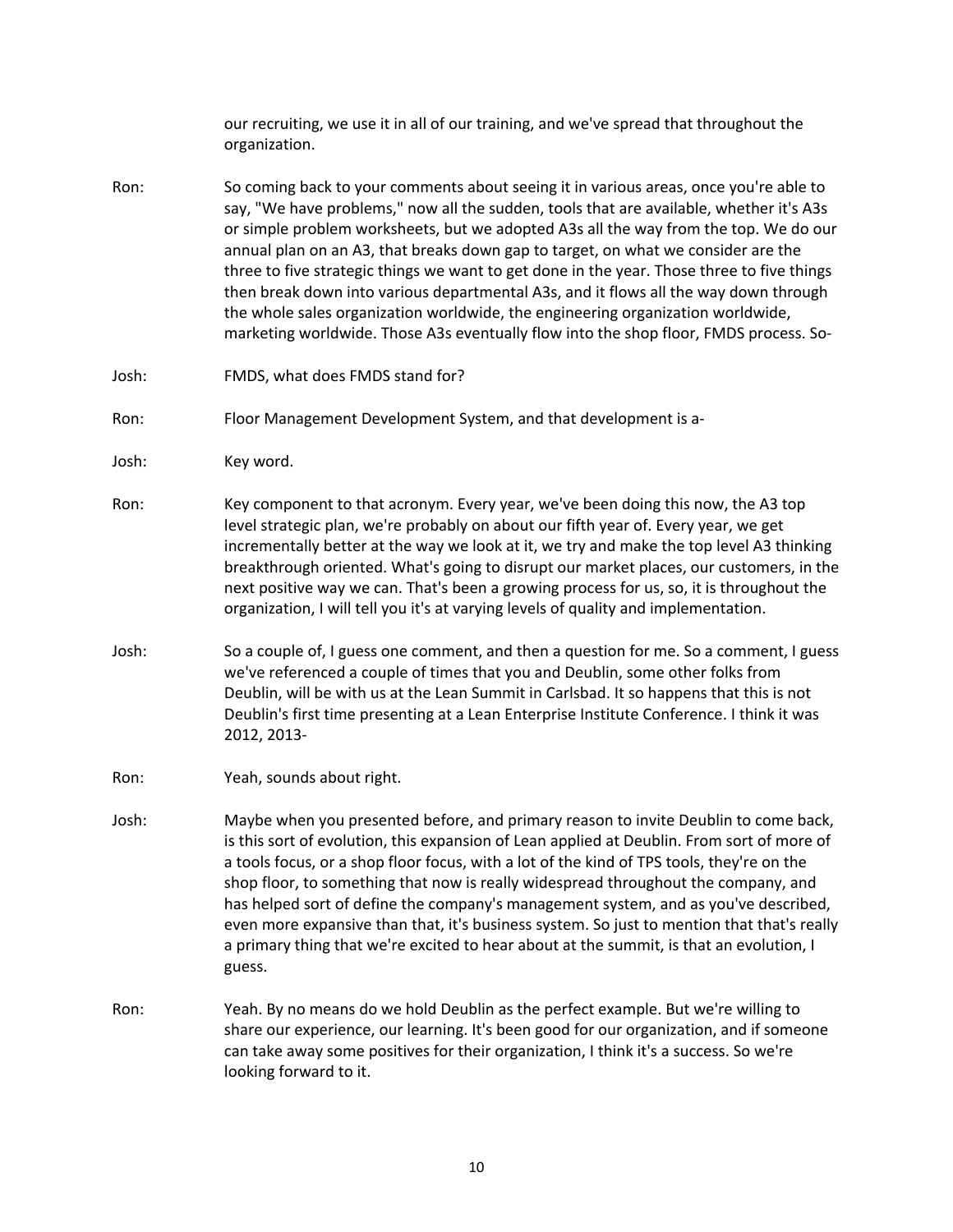- Josh: Well, and so then, I guess within that, just to return to a point from a minute ago, and the cultural marker, I guess, characteristic at Deublin, which I think you rightly said is a pretty common one, across businesses. The tendency for management often to sweep problems under the rug versus really embrace them versus looking for a bad part, and the question to why that part, as your coach demonstrated. I guess, is there an individual, maybe it's yourself, I don't know, or maybe there's someone else, who really kind of symbolizes the transformation, I guess, from that tendency, to an embracing, I guess, of problems, that we can kind of learn from. What was it that helped them to become comfortable with that? Because that can be an uncomfortable thing, right? I mean, it can be kind of feel threatening, and scary to be so transparent with the fact that in your area, there are problems when historically it's appeared that that's not the case. Of course, we know that there were problems, that maybe were just being hidden, but to get comfortable with that kind of transparency is not an easy thing.
- Ron: I'm certain many of the people that will probably listen to this podcast understand the fact that successful Lean implementations really need to be, not only top-down driven, they need to be organizationally embraced. So, certainly I was probably the instigator of this disruption, because I was the one that came back and said we should try it. But it's really lead by example at all levels. So if my response, my first response is who screwed up versus tell me what happened, right? Then my, the people that report to me start off with the word who screwed up. I don't think that's really productive.
- Ron: Again, we have very good employees, we're fortunate in a tight labor market to have the employees that we have. I think one of the things that we learned as we made this transition from tools, to a problem solving human development organization was, we're much more powerful if we can unleash their thinking. It's much better than anything management can put down on a PowerPoint.
- Ron: Early on, and even today I will drop in on problem presentations, and I want to hear about the problems, and I, that's an example that, one, I want to set for my management group, but at then, I look for my management group to also embrace that, and we have. It's taken a while certainly, those things don't happen overnight. But again, we were fortunate, the high degree of organizational trust, and really the fact that no one was going to lose their jobs in this area. Have we found cases where, through standards and through our training, employees aren't as successful in one position versus another. Yeah, sure. But many times those employees embrace the opportunity to change that. If they understand the situation, they understand the metric that they're being measured against, and they acknowledge that that's something that they're not good at. A lot of our assembly is a very nimble, requiring a great deal of dexterity, in the assembly process, that's not for everybody. I certainly couldn't do our assembly process.
- Ron: So, when we make the problem visible, "Ron can't do the assembly and meet our takt time." But I have another opportunity for Ron over here, it's much less threatening. So, do I want to point at one person? I think that'd be an understatement of how well the organization's embraced it to say one person led it. I mean, certainly everyone knows, and I say clearly, I want the replacement of my job to come through our DPS organization. So I want, but that's an expression of our commitment to that thinking.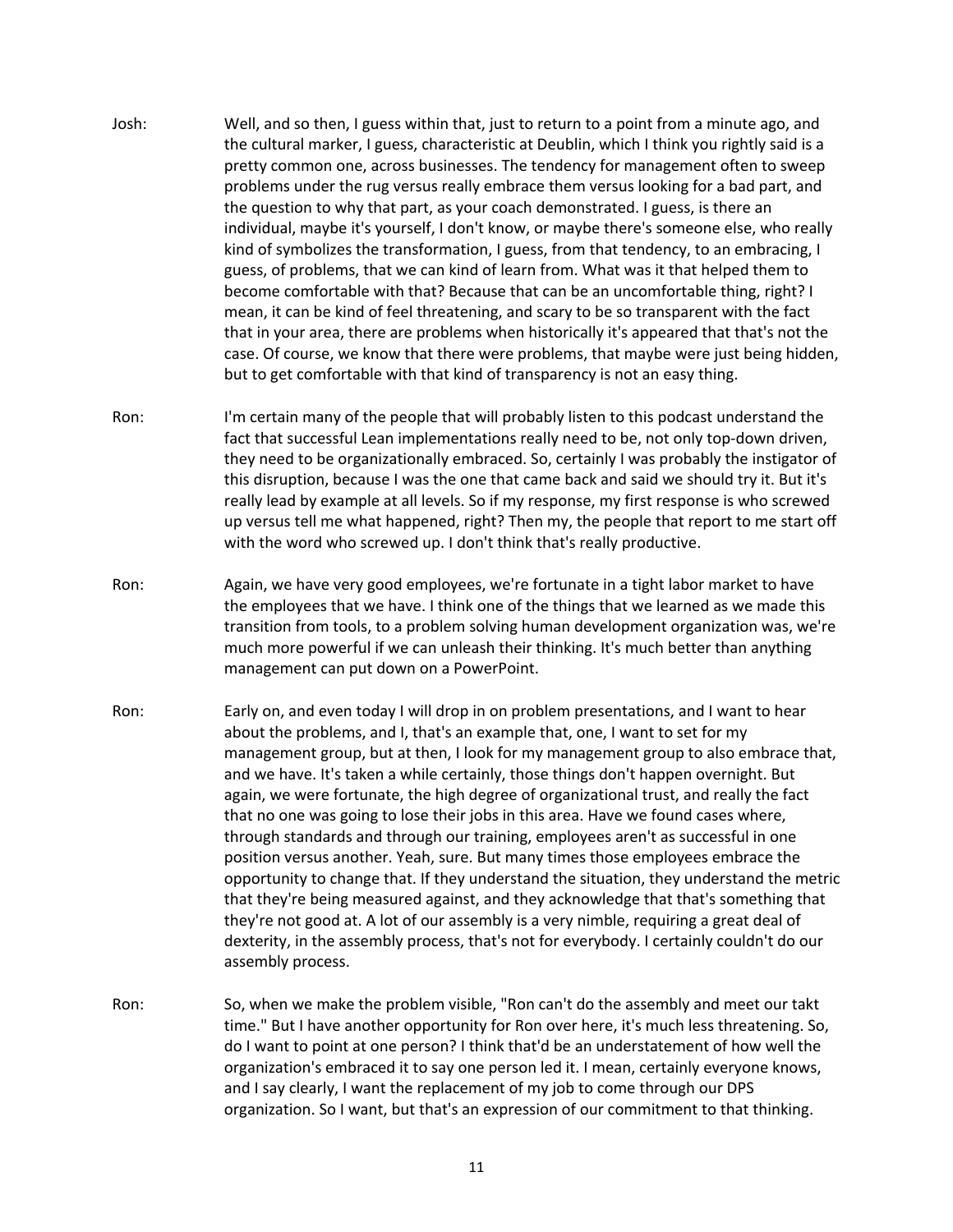- Josh: Right. Yeah. So I guess what you're making me appreciate is, we talked about the strength in organizational trust that's been a hallmark of Deublin, since long before 2008, an introduction to Lean, and that was something you were appreciating even when you joined the company in 2002. I think I may have described, or maybe you did, that that could be recognized in the trust that exists between management and folks on the front line, the folks that are creating value.
- Josh: But I guess you're making me appreciate too, that there must also be trust in place, and I guess being reinforced also between sort of top-level management executives like yourself, and the management tools, sort of more in the quote-unquote "Middle." That trust is, has been really key too, so that those folks, not, I mean that was a, sort of a, I guess a level in the organization that you acknowledged, struggled maybe a bit more at the beginning. So for there to be trust again between those kind of top-upper levels, must have been really important too, as demonstrated and reinforced by your leadership. The fact that you don't show up, and start throwing blame at people, but get focused on the process, and the problems.
- Ron: Yeah. Josh, it's one of those things again, because now we've been added since 2008, so it's 12 years, hard to believe. It feels it hasn't been that long, but I'm glad to say it is 12 now, and hopefully it'll be 25 soon. One of the things though, is we migrated from the early days to much more of a problem solving focus that grew into our human development focus. We're better at recruiting people today, the leap to DPS is not as great. So, by the human development aspect, we understand what it takes to work in our environment, and it's not for everyone. But so, while those middle managers of 2008 really had a hard time grasping, because what they really were, were the best operator, or the best salesman, or the best whatever.
- Josh: They were the expert, and you talked about.
- Ron: Exactly. Today we're looking for much more of a change in the approach, collaborative problem solving, constructive. We're still a very action oriented company, that's in our nature. So we don't want paralysis by analysis, but we want constructive thinking. So the people that we bring in today, their ability to integrate is better because we're better at who we bring in.
- Josh: Sure. So, one last thing that I want to ask about, and this was something that you had mentioned to me before we started recording, and you just sort of alluded to it, so as part of your, I guess routine, your top management work, you just mentioned dropping in on problem solving presentations, and celebrating the fact that problem solving's happening. You had mentioned to me before we started recording, that recently you awarded the problem solver of the year, or the problem solve of the year, I can't remember exactly, but-

Ron: Solver.

Josh: So, maybe you could tell us a little bit about that. That seems like an interesting practice there at Deublin.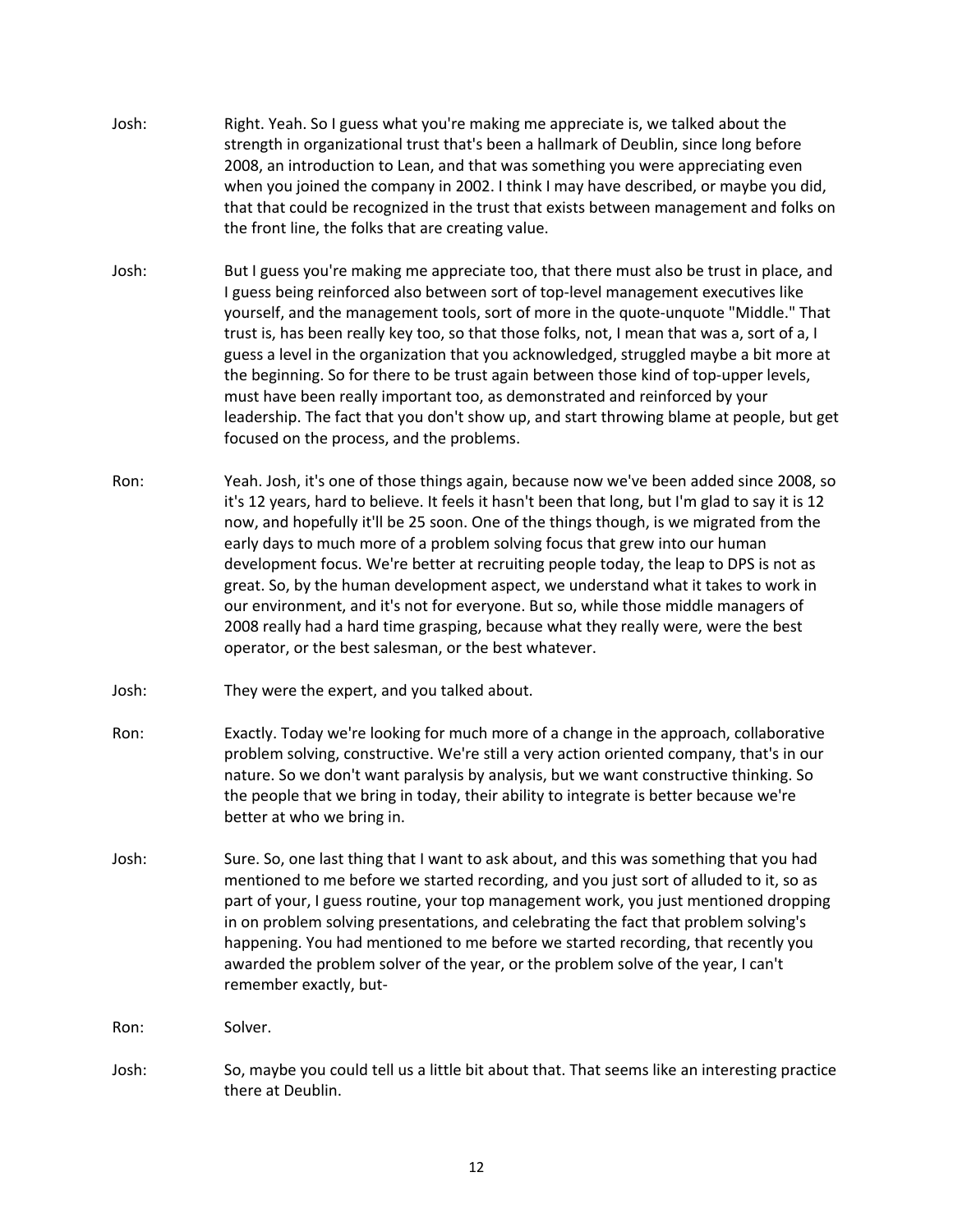- Ron: Well, is in an effort for us to improve our problem solving abilities. We've broken down by departments, a requirement to have a problem solving report out, every week, and a group of management, and it ... So it feels virtually every day of the week, there's a one hour departmental report out, and so a group of managers will attend say, three different departments on Monday, and then three more departments on Tuesday. Then we kind of grade the score, the problem solving activity, and what we're really looking for is growth and thinking, not necessarily the best, the most economical problem solving that saved X money, or time, or whatever. We're really looking at, growing the thinking in the organization.
- Ron: It's funny because the employees built their own trophy, and so we have a problem solver of the month, every month we celebrate and acknowledge, and they get the trophy for the month. Then at the end of the year, we do a little celebration, we just had it yesterday afternoon, where we call all of the employees and for both shifts, and we call the 12 problem solvers of the month up to the front, and we spend a little bit of time talking about the meaning of problem solving to the company, and why it's so important and how it's been the positive for all of the employees. Then we acknowledged the employee that's the problem solver of the year, and he gets a trophy, and we have a plaque with, for every year with a person's name on it. This is, I have to be honest, this is only our second year of the problem solver of the year award, but-
- Josh: The 24 problems solvers of the month.
- Ron: Yeah. But we're celebrating the idea of it, and of course, it's a nice way that for me to be able to walk past any departments, say, "Jeez! Josh, I was surprised you didn't win the problem solver of the year, you're going to make it next year?" It's just to reinforce the need for that kind of thinking in our working station, it's no money, it's no extravagance. It's just acknowledgement of the people that are really doing great thinking for the company.
- Josh: That's really cool. To hear the emphasis on the thinking, and the use of the method itself versus sort of its output. I guess, the solution not being the point in a way, but instead the thinking, and as you've, the word you've used, growth, human growth, human development, that thinking sort of represents, signifies.
- Ron: I will tell you is, as the lead of the business, it's extremely rewarding to me to see the people, and the work that the people are generating using these tools. It just, I think it's the right path for Deublin, and so we're very comfortable with it.
- Josh: Excellent. Well, hey, thanks for today, for the conversation. Thanks again for the visit a couple of months ago, and thanks in advance for the upcoming participation in the Lean Summit. I'm excited to hear more. You've touched upon a couple of the themes that you'll be kind of focusing in on, and I look forward to not just hearing from you there, but also some other folks from Deublin.
- Ron: Well, absolutely. It's my pleasure. We're happy to share this story, and hopefully it's got some benefit to some of your listeners.